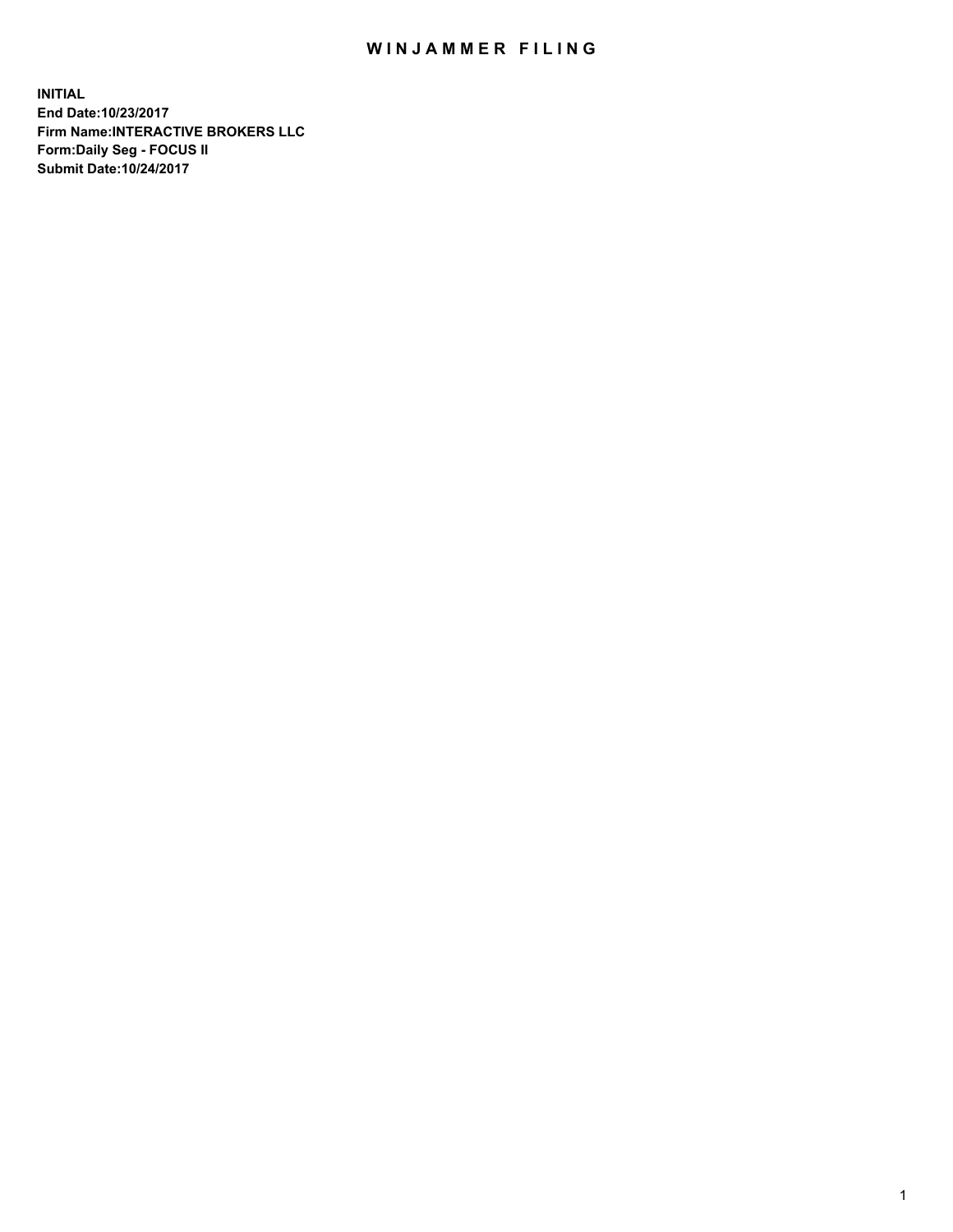## **INITIAL End Date:10/23/2017 Firm Name:INTERACTIVE BROKERS LLC Form:Daily Seg - FOCUS II Submit Date:10/24/2017 Daily Segregation - Cover Page**

| Name of Company<br><b>Contact Name</b><br><b>Contact Phone Number</b><br><b>Contact Email Address</b>                                                                                                                                                                                                                          | <b>INTERACTIVE BROKERS LLC</b><br><b>James Menicucci</b><br>203-618-8085<br>jmenicucci@interactivebrokers.c<br>om |
|--------------------------------------------------------------------------------------------------------------------------------------------------------------------------------------------------------------------------------------------------------------------------------------------------------------------------------|-------------------------------------------------------------------------------------------------------------------|
| FCM's Customer Segregated Funds Residual Interest Target (choose one):<br>a. Minimum dollar amount: ; or<br>b. Minimum percentage of customer segregated funds required:%; or<br>c. Dollar amount range between: and; or<br>d. Percentage range of customer segregated funds required between:% and%.                          | $\overline{\mathbf{0}}$<br>0<br>155,000,000 245,000,000<br>0 <sub>0</sub>                                         |
| FCM's Customer Secured Amount Funds Residual Interest Target (choose one):<br>a. Minimum dollar amount: ; or<br>b. Minimum percentage of customer secured funds required:%; or<br>c. Dollar amount range between: and; or<br>d. Percentage range of customer secured funds required between: % and %.                          | $\overline{\mathbf{0}}$<br>0<br>80,000,000 120,000,000<br>0 <sub>0</sub>                                          |
| FCM's Cleared Swaps Customer Collateral Residual Interest Target (choose one):<br>a. Minimum dollar amount: ; or<br>b. Minimum percentage of cleared swaps customer collateral required:% ; or<br>c. Dollar amount range between: and; or<br>d. Percentage range of cleared swaps customer collateral required between:% and%. | $\overline{\mathbf{0}}$<br>$\overline{\mathbf{0}}$<br>0 <sub>0</sub><br><u>00</u>                                 |

Attach supporting documents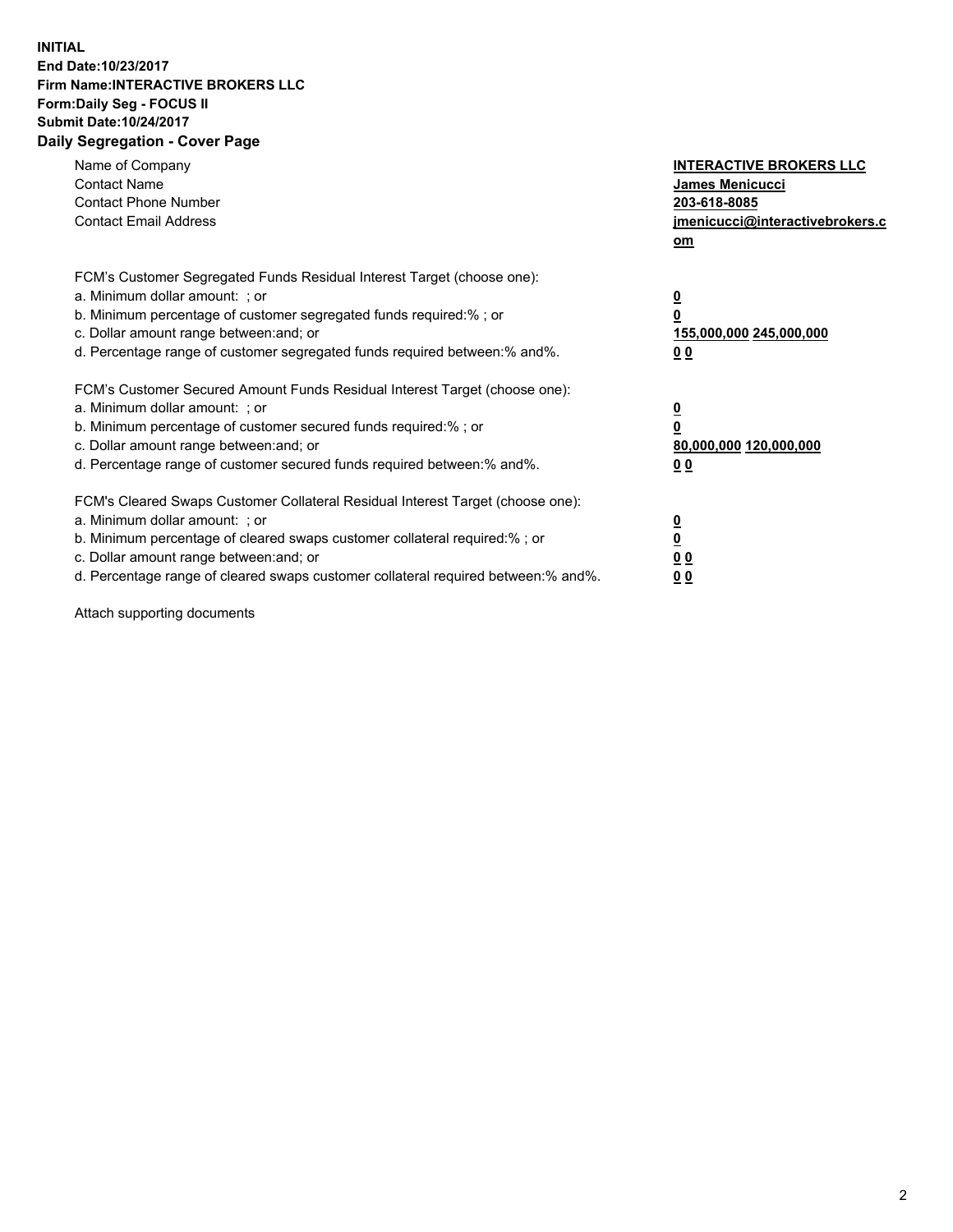## **INITIAL End Date:10/23/2017 Firm Name:INTERACTIVE BROKERS LLC Form:Daily Seg - FOCUS II Submit Date:10/24/2017**

|     | <b>Daily Segregation - Secured Amounts</b>                                                  |                                  |
|-----|---------------------------------------------------------------------------------------------|----------------------------------|
|     | Foreign Futures and Foreign Options Secured Amounts                                         |                                  |
|     | Amount required to be set aside pursuant to law, rule or regulation of a foreign            | $0$ [7305]                       |
|     | government or a rule of a self-regulatory organization authorized thereunder                |                                  |
| 1.  | Net ledger balance - Foreign Futures and Foreign Option Trading - All Customers             |                                  |
|     | A. Cash                                                                                     | 408,798,418 [7315]               |
|     | B. Securities (at market)                                                                   | $0$ [7317]                       |
| 2.  | Net unrealized profit (loss) in open futures contracts traded on a foreign board of trade   | 14,934,434 [7325]                |
| 3.  | Exchange traded options                                                                     |                                  |
|     | a. Market value of open option contracts purchased on a foreign board of trade              | 19,507 [7335]                    |
|     | b. Market value of open contracts granted (sold) on a foreign board of trade                | <u>-28,309</u> [7337]            |
| 4.  | Net equity (deficit) (add lines 1.2. and 3.)                                                | 423,724,050 [7345]               |
| 5.  | Account liquidating to a deficit and account with a debit balances - gross amount           | 3,192 <sub>[7351]</sub>          |
|     | Less: amount offset by customer owned securities                                            | 0 [7352] 3,192 [7354]            |
| 6.  | Amount required to be set aside as the secured amount - Net Liquidating Equity              | 423,727,242 [7355]               |
|     | Method (add lines 4 and 5)                                                                  |                                  |
| 7.  | Greater of amount required to be set aside pursuant to foreign jurisdiction (above) or line | 423,727,242 [7360]               |
|     | 6.                                                                                          |                                  |
|     | FUNDS DEPOSITED IN SEPARATE REGULATION 30.7 ACCOUNTS                                        |                                  |
| 1.  | Cash in banks                                                                               |                                  |
|     | A. Banks located in the United States                                                       | 135,138,224 [7500]               |
|     | B. Other banks qualified under Regulation 30.7                                              | 0 [7520] 135,138,224 [7530]      |
| 2.  | Securities                                                                                  |                                  |
|     | A. In safekeeping with banks located in the United States                                   | 343,669,595 [7540]               |
|     | B. In safekeeping with other banks qualified under Regulation 30.7                          | 0 [7560] 343,669,595 [7570]      |
| 3.  | Equities with registered futures commission merchants                                       |                                  |
|     | A. Cash                                                                                     | $0$ [7580]                       |
|     | <b>B.</b> Securities                                                                        | <u>0</u> [7590]                  |
|     | C. Unrealized gain (loss) on open futures contracts                                         | 0 [7600]                         |
|     | D. Value of long option contracts                                                           | $0$ [7610]                       |
|     | E. Value of short option contracts                                                          | 0 [7615] 0 [7620]                |
| 4.  | Amounts held by clearing organizations of foreign boards of trade                           |                                  |
|     | A. Cash                                                                                     | $0$ [7640]                       |
|     | <b>B.</b> Securities                                                                        | $0$ [7650]                       |
|     | C. Amount due to (from) clearing organization - daily variation                             | 0 [7660]                         |
|     | D. Value of long option contracts                                                           | $0$ [7670]                       |
|     | E. Value of short option contracts                                                          | 0 [7675] 0 [7680]                |
| 5.  | Amounts held by members of foreign boards of trade                                          |                                  |
|     | A. Cash                                                                                     | 67,677,006 [7700]                |
|     | <b>B.</b> Securities                                                                        | $0$ [7710]                       |
|     | C. Unrealized gain (loss) on open futures contracts                                         | 8,955,892 [7720]                 |
|     | D. Value of long option contracts                                                           | 19,507 [7730]                    |
|     | E. Value of short option contracts                                                          | -28,309 [7735] 76,624,096 [7740] |
| 6.  | Amounts with other depositories designated by a foreign board of trade                      | 0 [7760]                         |
| 7.  | Segregated funds on hand                                                                    | $0$ [7765]                       |
| 8.  | Total funds in separate section 30.7 accounts                                               | 555,431,915 [7770]               |
| 9.  | Excess (deficiency) Set Aside for Secured Amount (subtract line 7 Secured Statement         | 131,704,673 [7380]               |
|     | Page 1 from Line 8)                                                                         |                                  |
| 10. | Management Target Amount for Excess funds in separate section 30.7 accounts                 | 80,000,000 [7780]                |
| 11. | Excess (deficiency) funds in separate 30.7 accounts over (under) Management Target          | 51,704,673 [7785]                |
|     |                                                                                             |                                  |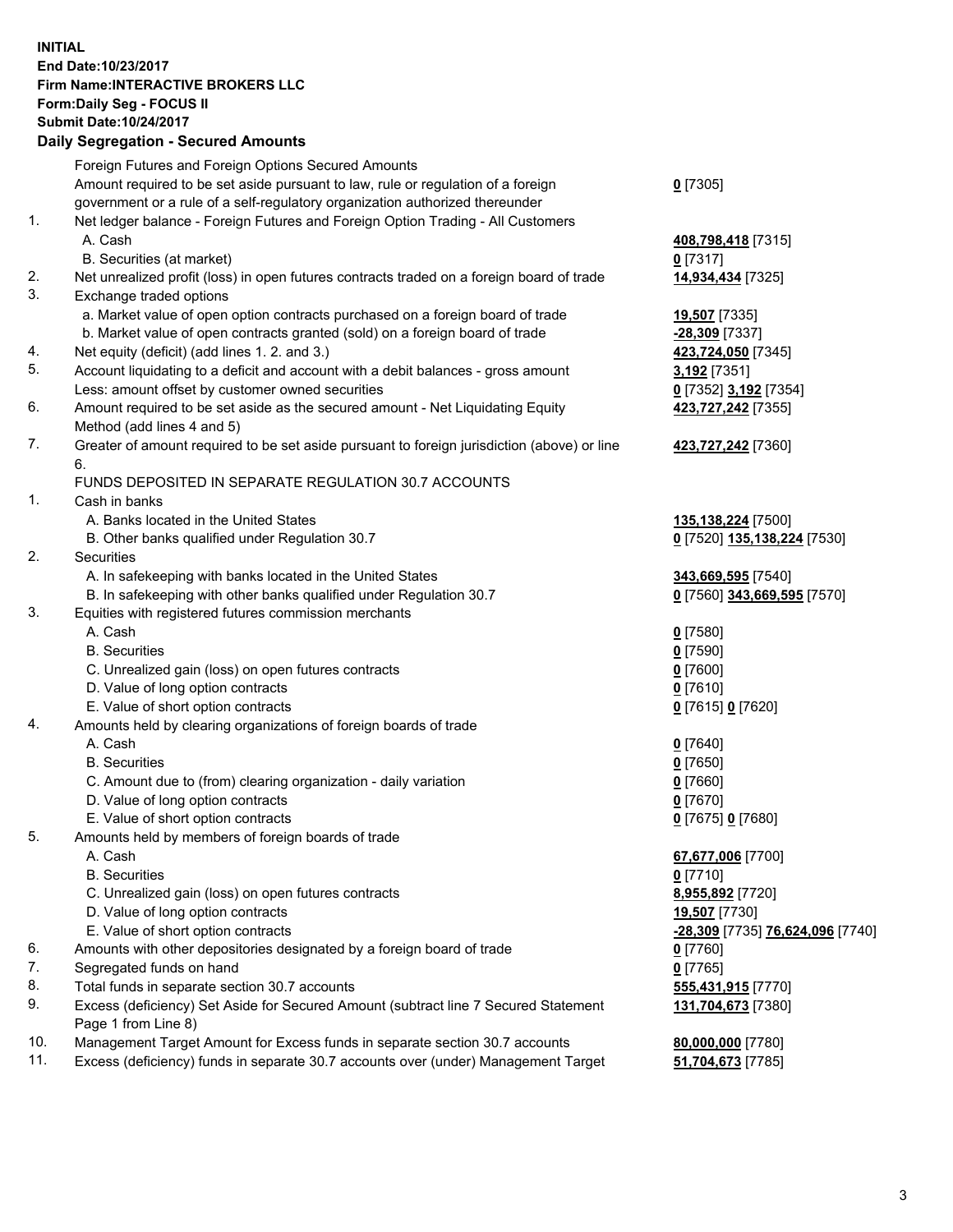**INITIAL End Date:10/23/2017 Firm Name:INTERACTIVE BROKERS LLC Form:Daily Seg - FOCUS II Submit Date:10/24/2017 Daily Segregation - Segregation Statement** SEGREGATION REQUIREMENTS(Section 4d(2) of the CEAct) 1. Net ledger balance A. Cash **4,638,929,412** [7010] B. Securities (at market) **0** [7020] 2. Net unrealized profit (loss) in open futures contracts traded on a contract market **-104,162,338** [7030] 3. Exchange traded options A. Add market value of open option contracts purchased on a contract market **117,300,123** [7032] B. Deduct market value of open option contracts granted (sold) on a contract market **-223,105,417** [7033] 4. Net equity (deficit) (add lines 1, 2 and 3) **4,428,961,780** [7040] 5. Accounts liquidating to a deficit and accounts with debit balances - gross amount **206,279** [7045] Less: amount offset by customer securities **0** [7047] **206,279** [7050] 6. Amount required to be segregated (add lines 4 and 5) **4,429,168,059** [7060] FUNDS IN SEGREGATED ACCOUNTS 7. Deposited in segregated funds bank accounts A. Cash **1,038,310,551** [7070] B. Securities representing investments of customers' funds (at market) **2,299,229,625** [7080] C. Securities held for particular customers or option customers in lieu of cash (at market) **0** [7090] 8. Margins on deposit with derivatives clearing organizations of contract markets A. Cash **18,082,033** [7100] B. Securities representing investments of customers' funds (at market) **1,369,038,461** [7110] C. Securities held for particular customers or option customers in lieu of cash (at market) **0** [7120] 9. Net settlement from (to) derivatives clearing organizations of contract markets **17,685,298** [7130] 10. Exchange traded options A. Value of open long option contracts **117,248,212** [7132] B. Value of open short option contracts **-223,024,384** [7133] 11. Net equities with other FCMs A. Net liquidating equity **0** [7140] B. Securities representing investments of customers' funds (at market) **0** [7160] C. Securities held for particular customers or option customers in lieu of cash (at market) **0** [7170] 12. Segregated funds on hand **0** [7150] 13. Total amount in segregation (add lines 7 through 12) **4,636,569,796** [7180] 14. Excess (deficiency) funds in segregation (subtract line 6 from line 13) **207,401,737** [7190] 15. Management Target Amount for Excess funds in segregation **155,000,000** [7194] **52,401,737** [7198]

16. Excess (deficiency) funds in segregation over (under) Management Target Amount Excess